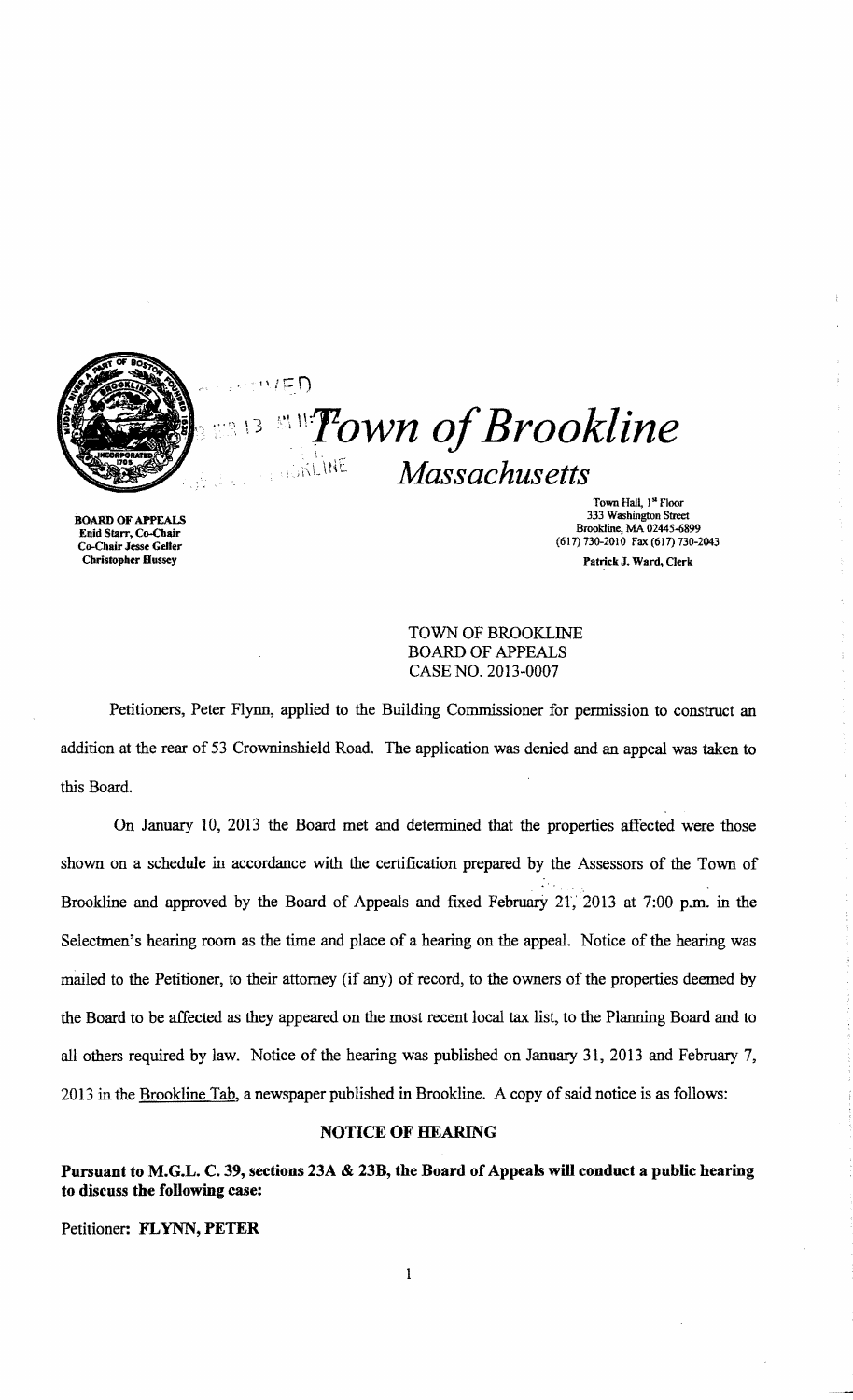Owner: **FLYNN, PETER**  Location of Premises: 53 CROWNINSHIELD RD Date of Hearing: **February 21, 2013** Time of Hearing: 7:00 p.m. Place of Hearing: Selectmen's Hearing Room, 6<sup>th</sup> Floor

A public hearing will be held for a variance and/or special permit from:

- **1. 5.09.2.j; Design Review**
- **2. 5.22.3.c; Exceptions to Maximum Floor Area Ratio (FAR) Regulations for Residential Units**
- **3. 8.02.2; Alteration or Extension**

ofthe Zoning By-Law to construct a parking area **Construct an addition at the rear**  at 53 CROWNINSHIELD RD Said premise located in a **8-7 ( Single-Family) Residential district.** 

*Hearings, once opened, may be continued by the Chair to a date and time certain. No further notice will be mailed to abutters or advertised in the TAB. Questions regarding whether a hearing has been*  continued, or the date and time of any hearing may be directed to the Zoning Administrator at 617-734-*2134 or check meeting calendar* 

*at:http://calendars.town. brookline. ma. uslMasterTownCalandarl?FormID=158.* 

The Town of Brookline does not discriminate on the basis of disability in admission to, access to, or *operations ofits programs, services or activities. Individuals who need auxiliary aids for effective*  communication in programs and services of the Town of Brookline are invited to make their needs *known to the ADA Coordinator, Stephen Bressler, Town of Brookline, 11 Pierce Street, Brookline,* **.M4** *02445. Telephone:* **(617)** *730-2330; TDD* **(617)** *730-2327.* 

# **Enid Starr Jesse Geller Christopher Hussey**

At the time and place specified in the notice, this Board held a public hearing. Present at the hearing was Chairman, Enid Starr, and Board Members Mark Zuroff and Christopher Hussey. The case was presented by Kent Duckham, architect, whose business address is 1319 Beacon Street, Brookline.

Mi. Duckham described the property as being located in north Brookline in an area that consists of primarily single family dwellings. The dwelling is located on the west side of Crowninshield Road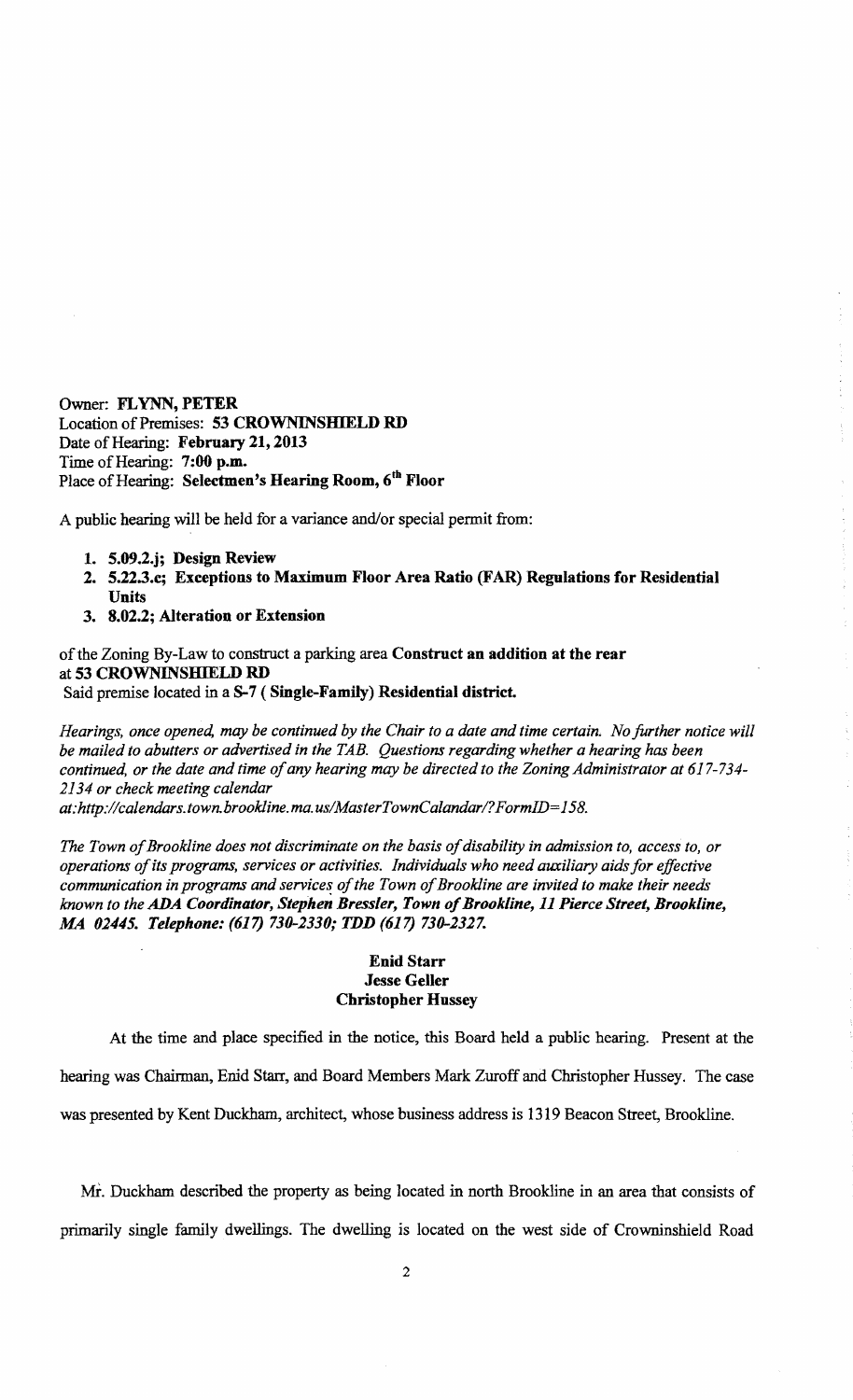amongst structures that appear to have larger overall mass than the subject property. The  $2 \frac{1}{2}$  story dwelling was built in 1917, with shingle siding.

Mr. Duckham said the applicant, Peter Flynn, is proposing to construct first and second story additions in the rear of the dwelling and the south side of the dwelling. The proposal includes a deck on the rear. There will be infill of several windows, and new windows installed throughout the dwelling. There are several window wells proposed at the basement level of the dwelling. The proposal will alter the siding of the dwelling from shingles throughout, to 3" clapboard on the first floor, with flared shingle siding on the second and third floor. He said the addition is under 350 square feet so the relief needed can be granted under section 5.22.2.c, which allow for addition up to 350 square feet as long as the resulting FAR does not exceed 150% of the allowable.

The Chairman asked whether anyone in attendance wished to speak in favor of or against the proposal. No one spoke in favor or in opposition to the proposal.

Polly Selkoe, Assistant Director of Regulatory Planning, delivered the findings of the Planning Board.

#### FINDINGS

**Section 5.09.2.j** – Design Review: Any exterior addition for which a special permit is requested pursuant to 5.22 to the design review standards listed under Section 5.09.4(a-m). All the conditions have been met, and the most relevant sections of the design review standards are described below:

- a) Preservation of Trees and Landscape: The proposed addition would not affect the landscape.
- b) Relation of Buildings to Environment: The proposed addition is not anticipated to cause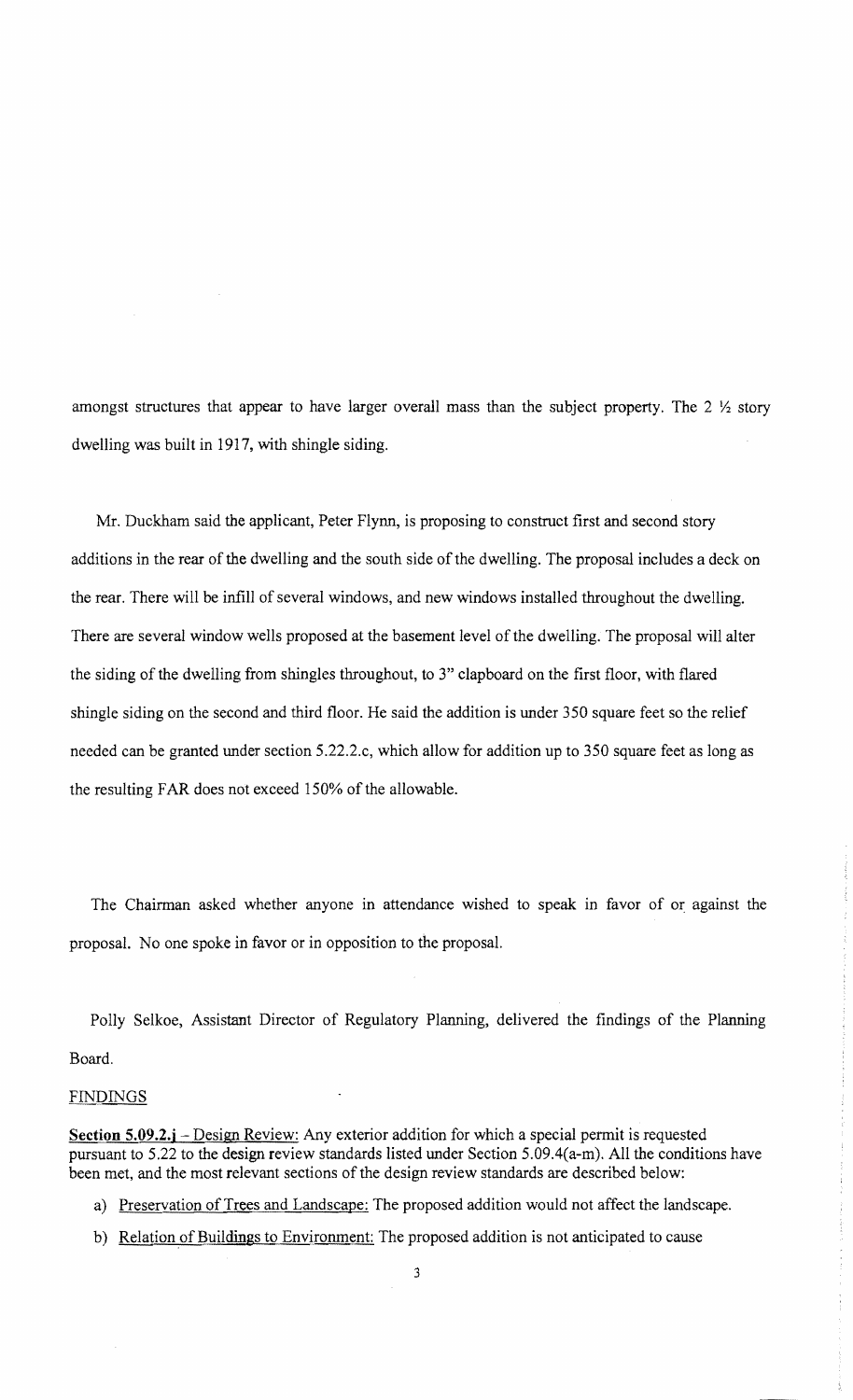shadowing on neighboring buildings as the addition is not large and the height of the dwelling would remain unchanged. The addition should relate harmoniously to the landscape.

- c) Relation of Buildings to the Form of the Streetscape and Neighborhood: The proposed addition is consistent in style with the existing dwelling as well as with neighboring dwellings.
- d) Open Space: The applicant is proposing to make improvements to the landscaped areas in the rear yard.
- e) Circulation: The proposal will retain the existing driveway and is not anticipated to impact circulation.

### Section 5.22.3.c – Exception to Maximum Floor Area Ratio (FAR) Regulations for Residential Units

| Floor Area              | <b>Required</b> | <b>Existing</b> | <b>Proposed</b> | <b>Finding</b>  |
|-------------------------|-----------------|-----------------|-----------------|-----------------|
| <b>Floor Area Ratio</b> | .35             | .39             | .52             |                 |
| (% of allowed)          | 100%            | 111%            | 144%            | Special permit* |
| Floor Area (s.f.)       | 2,093           | 2,325           | 2.667           |                 |

\* Under Section 5.22.3.c, the Board of Appeals may grant a special permit for up to 350 square feet of additional floor area. The applicant is proposing to construct a 350 square foot addition which meets the requirement for a special permit.

### Section **5.70** - Side Yard Setback

The applicant is proposing to install window wells on the two sides and front of the property. The existing dwelling is 4.1' from the north side property line. The proposed window wells will expand the existing footprint of the building.

| <b>Dimensional Requirements</b> | <b>Required</b> |     | <b>Existing Proposed</b> | <b>Relief</b> |
|---------------------------------|-----------------|-----|--------------------------|---------------|
| Side Yard Setback (north)       | 7.5'            | 4.1 |                          | Special       |

\* Under **Section** 5.43, the Board of Appeals may waive yard and setback requirements if a counterbalancing amenity is provided. The Planning Board suggests that the applicant install additional landscaping as a counterbalancing amenity.

# Section 8.02.2 - Alteration or Extension

A special permit is required to alter a pre~existing non-conforming structure.

Ms. Selkoe Said the Planning Board supports the proposed addition to construct floor area on the first

and second floor. The proposal entails a reasonable addition of 350 square feet in new floor area,

particularly considering most of the other dwellings near the subject property appear to be larger. An

accurate site plan showing the proposed window wells and the setback from the side lot line does still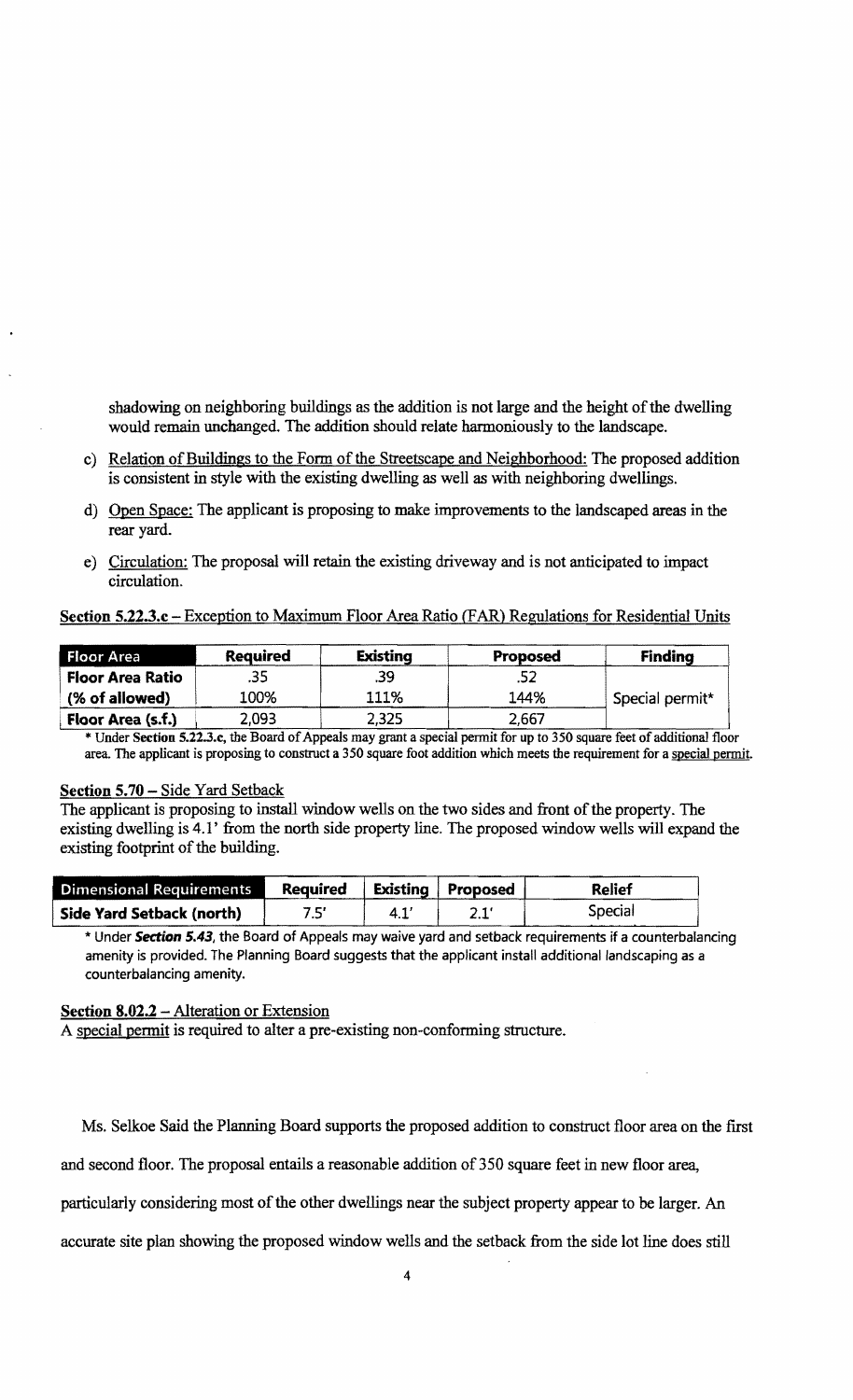need to be submitted. The Board recommends that the applicant install additional landscaping to serve as

a counterbalancing amenity.

# **Therefore, the Planning Board recommends approval of the plans by Duckham Architects & Interiors, dated 12/28112 and revised** 2113113 **for right elevation, and the plot plan prepared by Verne T. Porter Jr., PLS, dated 1111112 & revised 2/11113, subject to the following conditions:**

- 1. Prior to the issuance of a building permit, final plans and elevations, indicating all proposed setback dimensions, shall be submitted subject to the review and approval of the Assistant Director of Regulatory Planning.
- 2. Prior to issuance of a building permit, the applicant shall submit a final landscaping plan indicating all counterbalancing amenities to the Assistant Director of Regulatory Planning for review and approvaL
- 3. Prior to the issuance of a building permit, the applicant shall submit to the Building Commissioner for review and approval for conformance to the Board of Appeals decision: 1) a final site plan stamped and signed by a registered engineer or land surveyor; 2) final floor plans and building elevations stamped and signed by a registered architect; and 3) evidence that the Board of Appeals decision has been recorded at the Registry of Deeds.

The Chairman then called on Michael Yanovitch, Chief Building Inspector, to deliver the comments of the Building Department. Mr. Yanovitch said the Building Department has no objections to the requested relief. He said he believes this is the type of case that this particular section of relief was written into the Zoning By-Law for. He said the Building Department will work with the petitioner to insure compliance if the Board chooses to grant relief.

The Board then determined, by unanimous vote that the requirements of **Section 9.05, Section 8.02.2, Section 5.09.2.j and Section 5.22.3.c** were met. The Board made the following specific findings pursuant to said **Section 9.05:**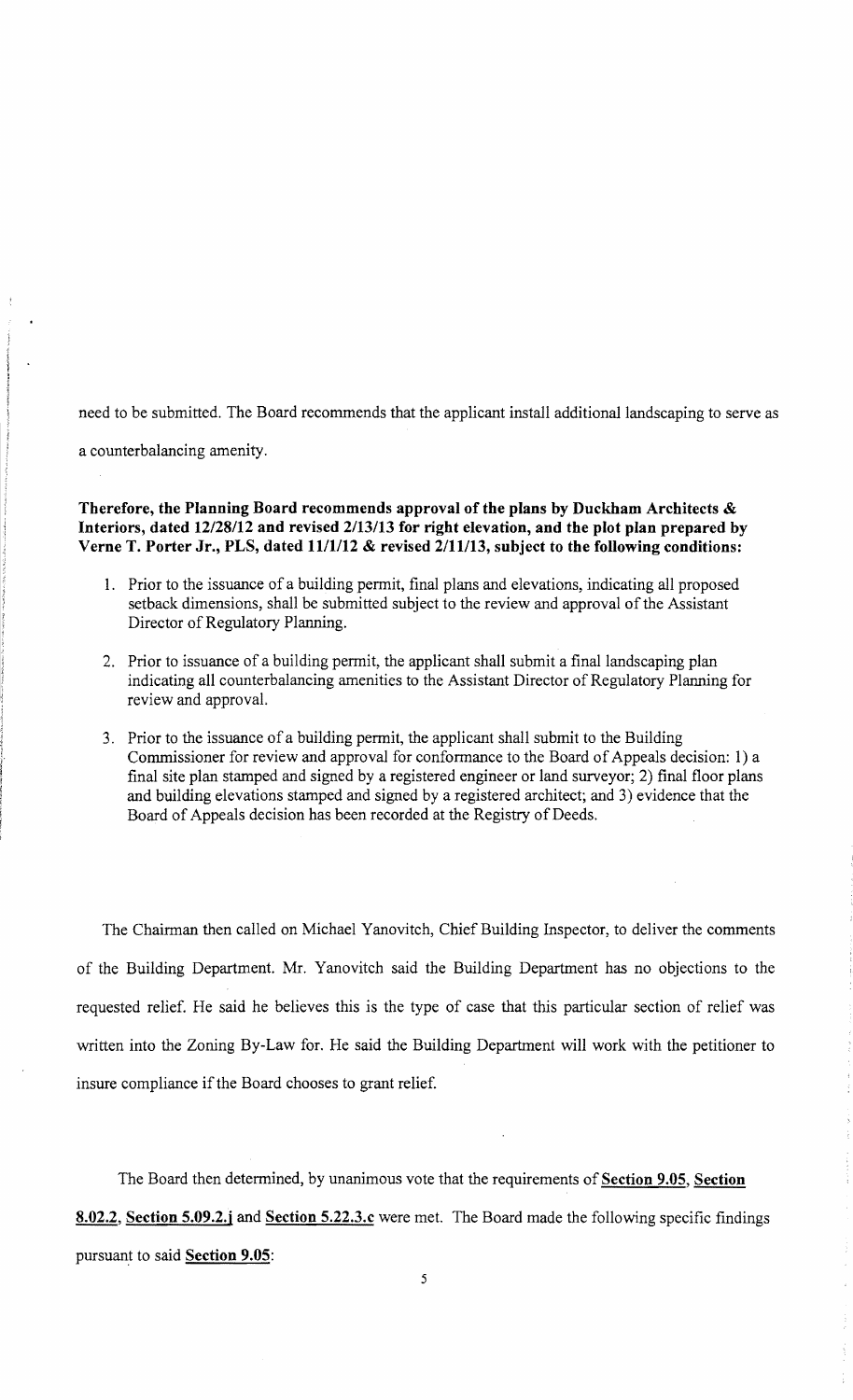- a. The specific site is an appropriate location for such a use, structure, or condition.
- b. The use as developed will not adversely affect the neighborhood.
- c. There will be no nuisance or serious hazard to vehicles or pedestrians.
- d. Adequate and appropriate facilities will be provided for the proper operation of the proposed use.

Accordingly, the Board voted unanimously to grant the requested relief subject to the following conditions:

- 1. Prior to the issuance of a building permit, final plans and elevations, indicating all proposed setback dimensions, shall be submitted subject to the review and approval of the Assistant Director of Regulatory Planning.
- 2. Prior to issuance of a building permit, the applicant shall submit a final landscaping plan indicating all counterbalancing amenities to the Assistant Director of Regulatory Planning for review and approval.
- 3. Prior to the issuance of a building permit, the applicant shall submit to the Building Commissioner for review and approval for conformance to the Board of Appeals decision: 1) a final site plan stamped and signed by a registered engineer or land surveyor; 2) final floor plans and building elevations stamped and signed by a registered architect; and 3) evidence that the Board of Appeals decision has been recorded at the Registry of Deeds.

6